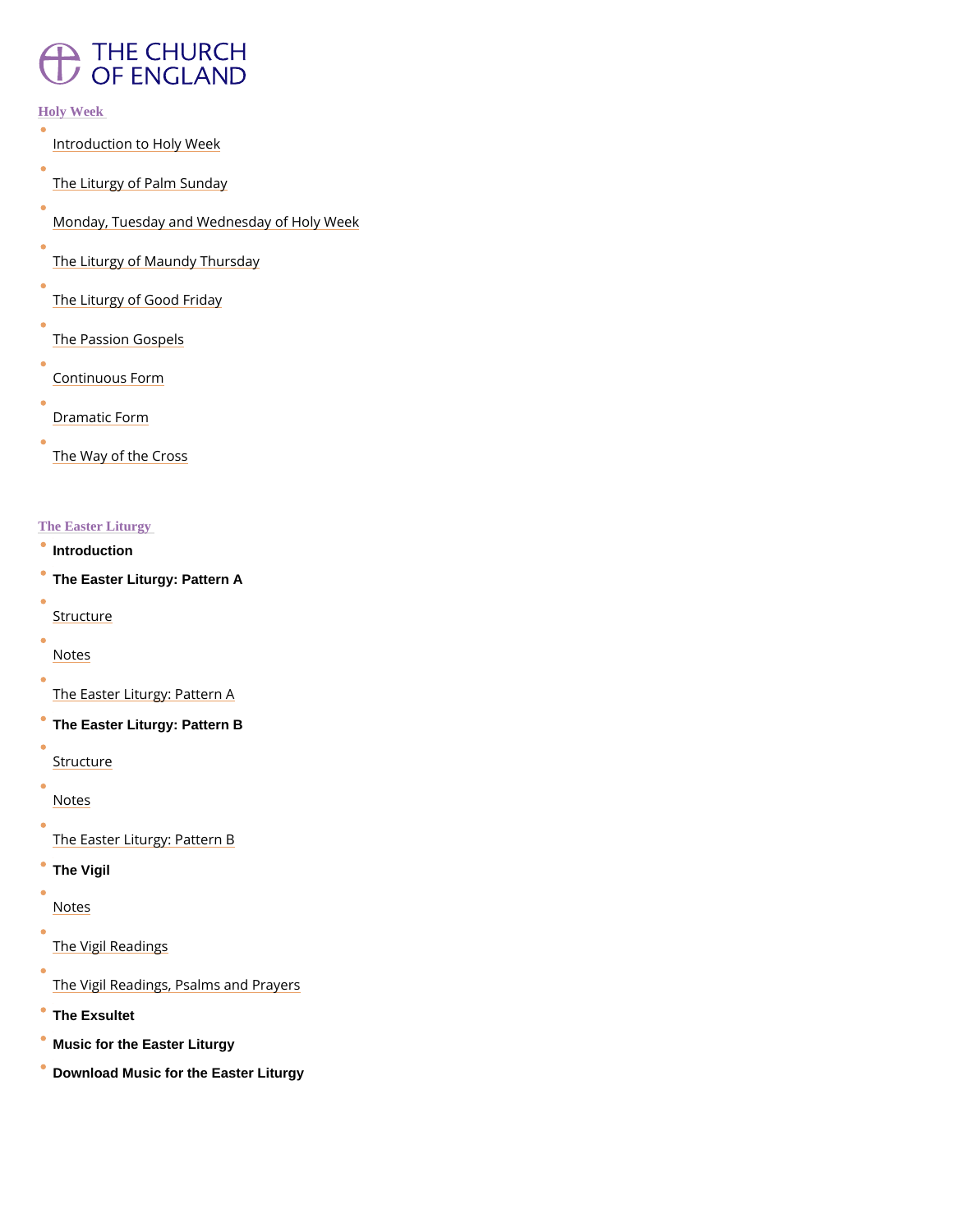Holy Communion Order One

- [General N](/prayer-and-worship/worship-texts-and-resources/common-worship/churchs-year/holy-week-and-easter/holy-communion-order-one#mm045)otes
- [A Form of Preparation](/prayer-and-worship/worship-texts-and-resources/common-worship/churchs-year/holy-week-and-easter/holy-communion-order-one#mm046)
- [Order One](/prayer-and-worship/worship-texts-and-resources/common-worship/churchs-year/holy-week-and-easter/holy-communion-order-one#mm047)
- **[Struct](/prayer-and-worship/worship-texts-and-resources/common-worship/churchs-year/holy-week-and-easter/holy-communion-order-one#mm048)ure**
- [Order O](/prayer-and-worship/worship-texts-and-resources/common-worship/churchs-year/holy-week-and-easter/holy-communion-order-one#mm049)ne
- [Eucharistic P](/prayer-and-worship/worship-texts-and-resources/common-worship/churchs-year/holy-week-and-easter/holy-communion-order-one#mm050)rayers
- [Praye](/prayer-and-worship/worship-texts-and-resources/common-worship/churchs-year/holy-week-and-easter/holy-communion-order-one#mm051) Masic
- 
- [Praye](/prayer-and-worship/worship-texts-and-resources/common-worship/churchs-year/holy-week-and-easter/holy-communion-order-one#mm052) MBsic
- [Praye](/prayer-and-worship/worship-texts-and-resources/common-worship/churchs-year/holy-week-and-easter/holy-communion-order-one#mm053) MOsic
- [Praye](/prayer-and-worship/worship-texts-and-resources/common-worship/churchs-year/holy-week-and-easter/holy-communion-order-one#mm054)r D
- [Praye](/prayer-and-worship/worship-texts-and-resources/common-worship/churchs-year/holy-week-and-easter/holy-communion-order-one#mm055) MEsic
- [Praye](/prayer-and-worship/worship-texts-and-resources/common-worship/churchs-year/holy-week-and-easter/holy-communion-order-one#mm056)r F
- 
- [Praye](/prayer-and-worship/worship-texts-and-resources/common-worship/churchs-year/holy-week-and-easter/holy-communion-order-one#mm057)r G
- [Praye](/prayer-and-worship/worship-texts-and-resources/common-worship/churchs-year/holy-week-and-easter/holy-communion-order-one#mm058)r H
- [Supplementary](/prayer-and-worship/worship-texts-and-resources/common-worship/churchs-year/holy-week-and-easter/holy-communion-order-one#mm059) Texts
- 
- [General R](/prayer-and-worship/worship-texts-and-resources/common-worship/churchs-year/holy-week-and-easter/holy-communion-order-one#mm060)ules
- [Note](/prayer-and-worship/worship-texts-and-resources/common-worship/churchs-year/holy-week-and-easter/holy-communion-order-one#mm061)s

**Easter** 

 $\bullet$ [Introduc](/prayer-and-worship/worship-texts-and-resources/common-worship/churchs-year/holy-week-and-easter/music-eucharistic-prayers#mm083)tion

- [A Mid-Morning Eucharist o](/prayer-and-worship/worship-texts-and-resources/common-worship/churchs-year/holy-week-and-easter/easter#mm079)n Easter Day
- [Thanksgiving for the R](/prayer-and-worship/worship-texts-and-resources/common-worship/churchs-year/holy-week-and-easter/easter#mm080)esurrection
- [The Easter A](/prayer-and-worship/worship-texts-and-resources/common-worship/churchs-year/holy-week-and-easter/easter#mm081)nthems
- $\bullet$ [The Stations of the R](/prayer-and-worship/worship-texts-and-resources/common-worship/churchs-year/holy-week-and-easter/easter#mm082)esurrection

Music for the Eucharistic Prayers

[Eucharistic Prayers](/prayer-and-worship/worship-texts-and-resources/common-worship/churchs-year/holy-week-and-easter/music-eucharistic-prayers#mm084)

[Praye](/prayer-and-worship/worship-texts-and-resources/common-worship/churchs-year/holy-week-and-easter/music-eucharistic-prayers#mm085)r A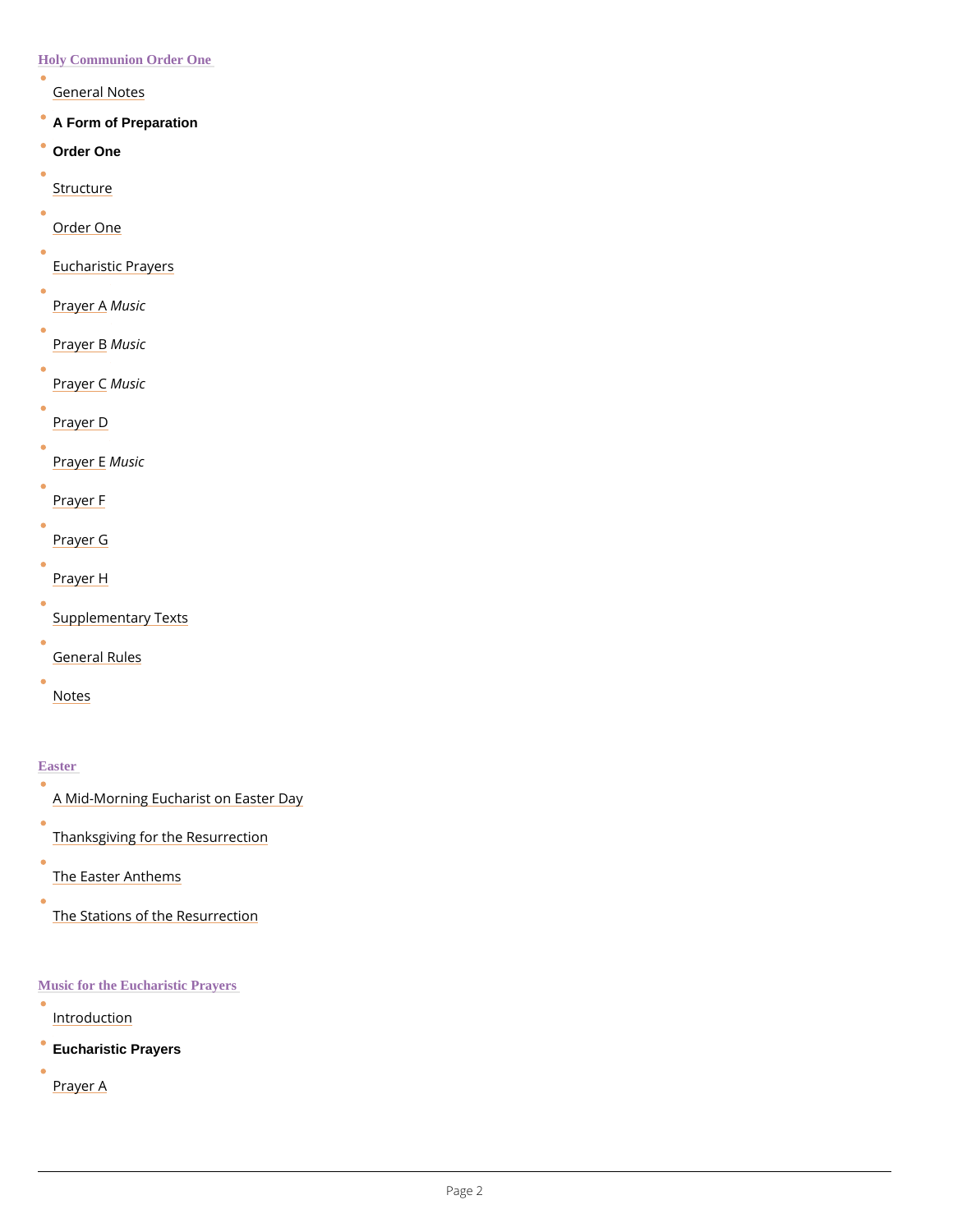| <u>Praye</u> r B                   |
|------------------------------------|
| Prayer C                           |
| Prayer E                           |
| <b>Short and Extended Prefaces</b> |
| Palm Sunday                        |
| Monday to Wednesday of Holy Week   |
| Maundy Thursday                    |
| The Easter Liturgy                 |
| Easter Day                         |

Common Worship: Timeswas dp Sebis besin 2006 in a format (and font size) that matched its pu use in preparing acts of worship. This volume presents a part of that material (drawn princip of Times and Syetaosgoenther with Holy Communion (Order One) in modern language, the Passion G music for the Eucharistic Prayers.

Some material from the Passiontide and Eāstheers LaintudroSybe asseconntoisto rbse oen included: Resources for a (because these resources are not intended for use in parishes) and the Dawn Service and an (because these are outlines intended for use in the preparation of the services concerned).

In addition to the Passiontide and Easter Liturgy material, some other m**ate** elaf**nd mS its as olnes** nt included: a full order of service for a mid-morning Eucharist on Easter Day (drawing on mate material), the Way of the Cross and the Stations of the Resurrection.

The first part of the book contains material for the celebration of Holy Week in chronological Monday, Tuesday and Wednesday of Holy Week, and the Liturgies of Maundy Thursday and Go Passion Gospels in both continuous and dramatic form, and the Way of the Cross.

Towards the centre of the book is the text of Holy Communion: Order One in contemporary la

book to lie open easily on the holy table at a celebration of Holy Communion.

Then comes material for the Easter Liturgy (in both Patterns A and B), with Vigil Readings, F

Exsultet and the Prayer over the Water. This is followed by resources for use at Easter, incl

Day and the Stations of the Resurrection.